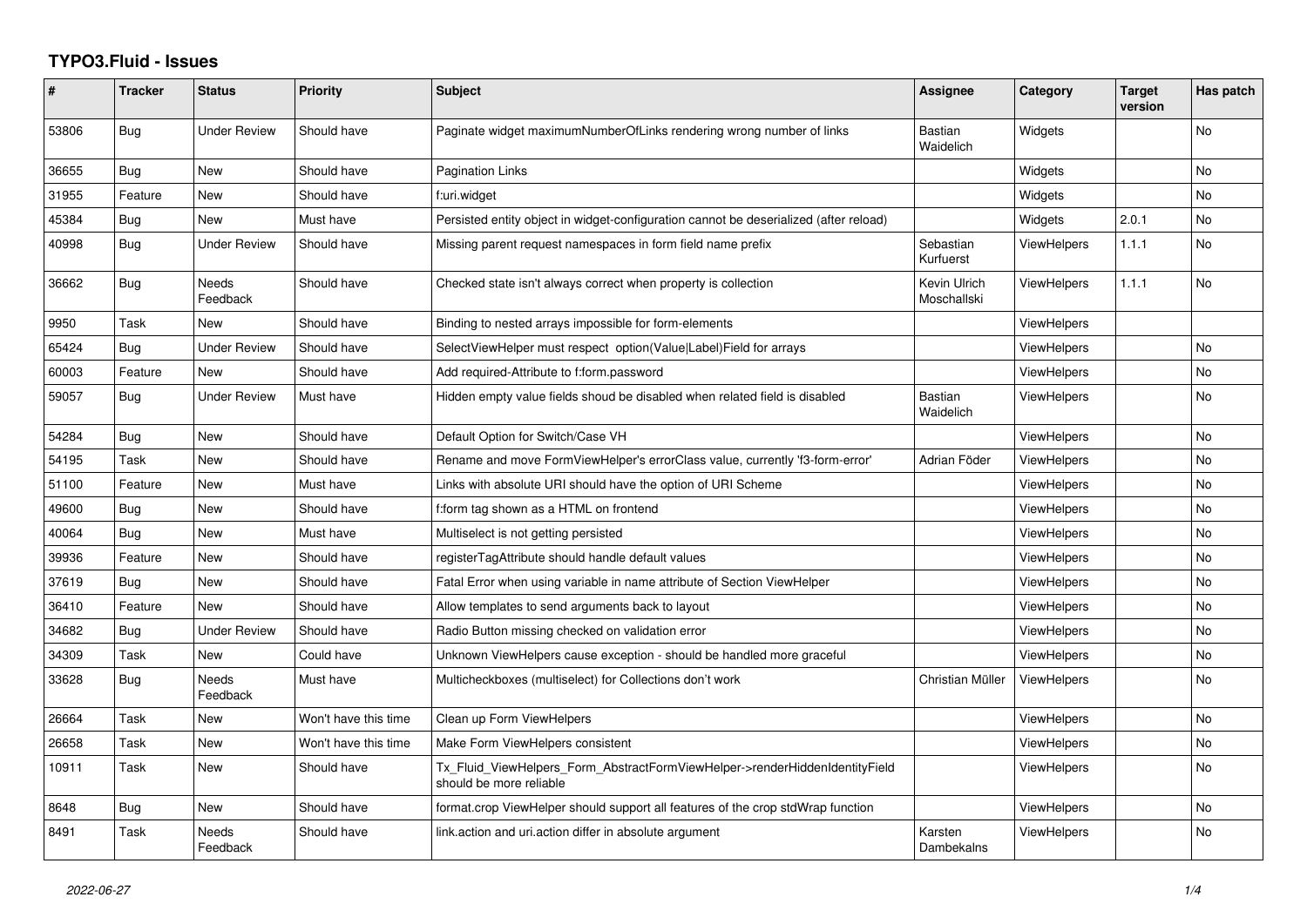| #     | <b>Tracker</b> | <b>Status</b>            | <b>Priority</b> | <b>Subject</b>                                                                            | Assignee               | Category           | <b>Target</b><br>version | Has patch      |
|-------|----------------|--------------------------|-----------------|-------------------------------------------------------------------------------------------|------------------------|--------------------|--------------------------|----------------|
| 5933  | Feature        | Accepted                 | Should have     | Optional section rendering                                                                | Sebastian<br>Kurfuerst | ViewHelpers        |                          | No             |
| 3725  | Feature        | New                      | Could have      | <b>CSS Engine</b>                                                                         | Christian Müller       | ViewHelpers        |                          | No             |
| 60856 | <b>Bug</b>     | New                      | Must have       | Target attribute not supported by the form viewhelper                                     |                        | <b>ViewHelpers</b> |                          | Yes            |
| 58862 | Bug            | <b>Needs</b><br>Feedback | Should have     | FormViewHelper doesn't accept NULL as value for \$arguments                               | Bastian<br>Waidelich   | <b>ViewHelpers</b> |                          | Yes            |
| 30937 | Bug            | <b>New</b>               | Should have     | CropViewHelper stringToTruncate can't be supplied so it can't be easily extended          |                        | <b>ViewHelpers</b> |                          | Yes            |
| 44234 | <b>Bug</b>     | <b>Under Review</b>      | Should have     | selectViewHelper's sorting does not respect locale collation                              |                        | ViewHelpers        | 2.1                      | N <sub>o</sub> |
| 43346 | Feature        | Under Review             | Should have     | Allow property mapping configuration via template                                         | Karsten<br>Dambekalns  | ViewHelpers        | 2.1                      | No             |
| 60181 | Feature        | New                      | Could have      | Caching mechanism for Fluid Views/Templates                                               |                        | View               |                          | No             |
| 45394 | Task           | New                      | Should have     | Forwardport Unit test for standalone view                                                 |                        | View               |                          | No             |
| 43072 | Task           | New                      | Should have     | Remove TOKENS for adding templates fallback in Backporter                                 |                        | View               |                          | No             |
| 38369 | <b>Bug</b>     | New                      | Must have       | Resource ViewHelpers should not fall back to request package                              |                        | View               |                          | No             |
| 8989  | Feature        | Needs<br>Feedback        | Could have      | Search path for fluid template files                                                      |                        | View               |                          | No             |
| 46289 | Bug            | Needs<br>Feedback        | Should have     | Enable Escaping Interceptor in XML request format                                         |                        | View               | 2.0.1                    | No             |
| 4704  | Feature        | <b>New</b>               | Should have     | Improve parsing exception messages                                                        |                        | Core               |                          |                |
| 1907  | Feature        | <b>New</b>               | Could have      | Default values for view helpers based on context                                          |                        | Core               |                          |                |
| 46257 | Feature        | <b>Under Review</b>      | Should have     | Add escape sequence support for Fluid                                                     |                        | Core               |                          | <b>No</b>      |
| 39990 | <b>Bug</b>     | <b>New</b>               | Should have     | Same form twice in one template: hidden fields for empty values are only rendered<br>once |                        | Core               |                          | <b>No</b>      |
| 33551 | <b>Bug</b>     | New                      | Must have       | View helper values break out of a partial scope                                           | Sebastian<br>Kurfuerst | Core               |                          | No             |
| 33394 | Feature        | Needs<br>Feedback        | Should have     | Logical expression parser for BooleanNode                                                 | Tobias Liebig          | Core               |                          | No             |
| 30555 | Feature        | <b>New</b>               | Could have      | Make TagBuilder more extensible                                                           |                        | Core               |                          | No             |
| 27607 | Bug            | <b>New</b>               | Must have       | Make Fluid comparisons work when first element is STRING, second is NULL.                 |                        | Core               |                          | No.            |
| 12863 | Bug            | New                      | Should have     | Attributes of a viewhelper can't contain a '-'                                            | Sebastian<br>Kurfuerst | Core               |                          | No             |
| 10472 | Feature        | New                      | Could have      | Fluid Standalone distribution                                                             |                        | Core               |                          | No             |
| 3481  | Bug            | New                      | Should have     | Use ViewHelperVariableContainer in PostParseFacet                                         |                        | Core               |                          | No             |
| 51239 | <b>Bug</b>     | <b>Under Review</b>      | Must have       | AbstractViewHelper use incorrect method signature for "\$this->systemLogger->log()"       | Adrian Föder           | Core               |                          | Yes            |
| 32035 | Task           | New                      | Should have     | Improve fluid error messages                                                              |                        | Core               |                          | Yes            |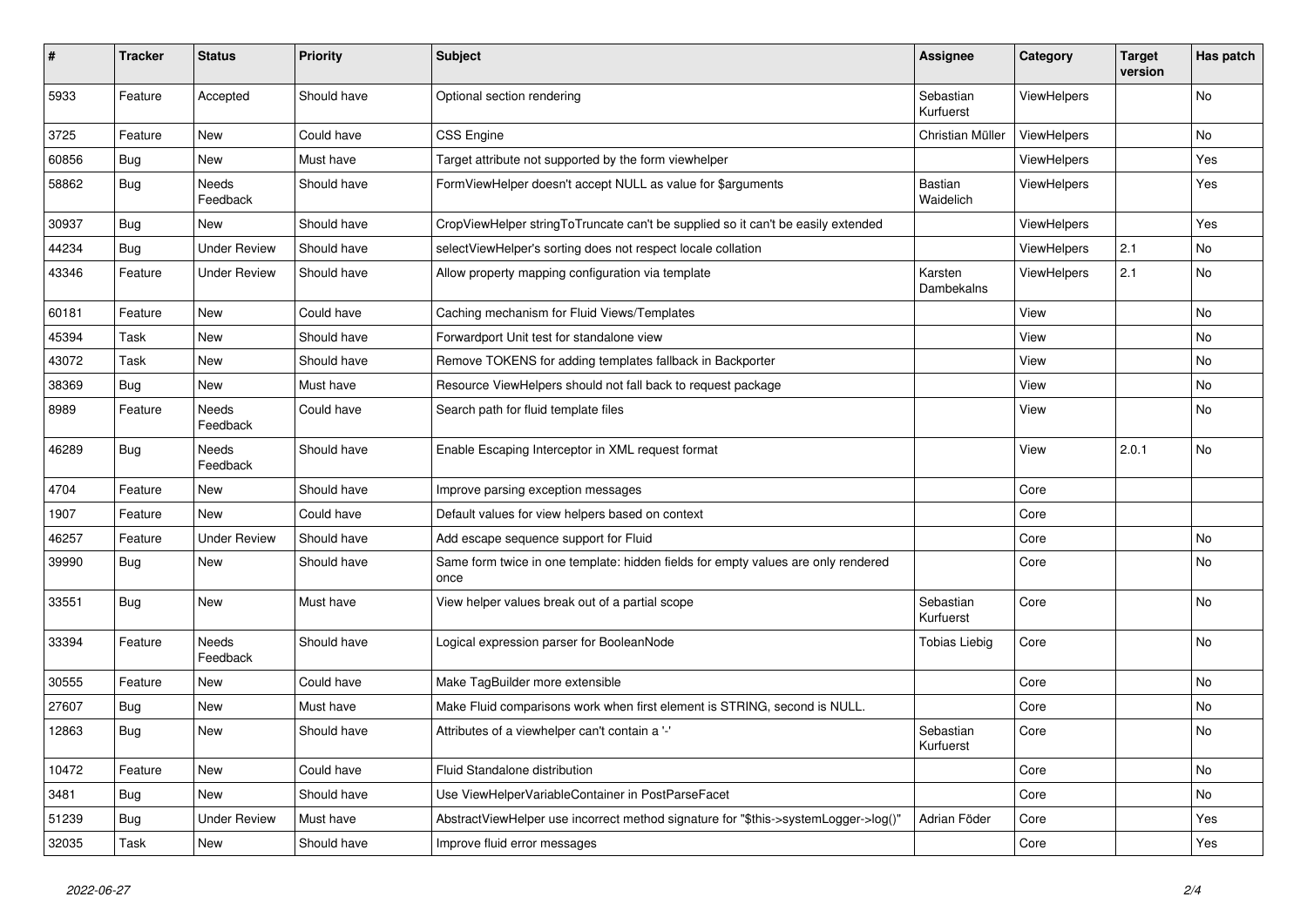| #     | <b>Tracker</b> | <b>Status</b>            | <b>Priority</b> | <b>Subject</b>                                                                       | Assignee               | Category | <b>Target</b><br>version | Has patch |
|-------|----------------|--------------------------|-----------------|--------------------------------------------------------------------------------------|------------------------|----------|--------------------------|-----------|
| 7608  | Feature        | New                      | Could have      | Configurable shorthand/object accessor delimiters                                    |                        | Core     |                          | Yes       |
| 62346 | Feature        | New                      | Could have      | f:comment should have high precende                                                  |                        | Core     | 3.x                      | No        |
| 52419 | <b>Bug</b>     | New                      | Should have     | Wrong PHPDocs notation for default value inline f:translate viewhelper               |                        |          | 2.0                      | No        |
| 52536 | Bug            | <b>Under Review</b>      | Should have     | Errorclass not set if no property-attribute set                                      |                        |          |                          |           |
| 48355 | Feature        | New                      | Could have      | Assign output of viewhelper to template variable for further processing.             |                        |          |                          |           |
| 45345 | Feature        | <b>Needs</b><br>Feedback | Should have     | Easy to use comments for fluid that won't show in output                             |                        |          |                          |           |
| 13045 | Bug            | New                      | Should have     | Entity decode of strings are different between if-conditions and output of variable  |                        |          |                          |           |
| 9514  | Feature        | New                      | Should have     | Support explicit Array Arguments for ViewHelpers                                     |                        |          |                          |           |
| 9005  | Feature        | Accepted                 | Could have      | Fluid Template Analyzer (FTA)                                                        | Sebastian<br>Kurfuerst |          |                          |           |
| 60271 | Feature        | <b>New</b>               | Should have     | Paginate viewhelper, should also support arrays                                      |                        |          |                          | No        |
| 58983 | <b>Bug</b>     | New                      | Should have     | format.date does not respect linebreaks and throws exception                         |                        |          |                          | No        |
| 58921 | Bug            | New                      | Should have     | f:form.* VHs crash if NOT inside f:form but followed by f:form                       |                        |          |                          | No        |
| 57885 | <b>Bug</b>     | New                      | Must have       | Inputs are cleared from a second form if the first form produced a vallidation error |                        |          |                          | No        |
| 56237 | Task           | New                      | Should have     | in-line (Condition) ViewHelpers should not evaluate on parsing                       |                        |          |                          | No        |
| 55008 | Bug            | <b>Under Review</b>      | Should have     | Interceptors should be used in Partials                                              | Christian Müller       |          |                          | No        |
| 52640 | Feature        | <b>Under Review</b>      | Should have     | Create an UnlessViewHelper as opposite to the IfViewHelper                           | Marc Neuhaus           |          |                          | No        |
| 52591 | Bug            | New                      | Should have     | The Pagination Widget broken for joined objects                                      |                        |          |                          | No        |
| 51277 | Feature        | New                      | Should have     | ViewHelper context should be aware of actual file occurrence                         |                        |          |                          | No        |
| 50888 | Bug            | <b>Under Review</b>      | Should have     | WSOD by changing name of section and if Fluid caches are generated                   |                        |          |                          | No        |
| 49756 | Feature        | <b>Under Review</b>      | Should have     | Select values by array key in checkbox viewhelper                                    |                        |          |                          | No        |
| 49038 | Bug            | New                      | Must have       | form.select does not select the first item if prependOptionValue is used             |                        |          |                          | No        |
| 47669 | Task           | New                      | Should have     | FormViewHelper does not define the default request method                            |                        |          |                          | No        |
| 47006 | Bug            | <b>Under Review</b>      | Should have     | widget identifier are not unique                                                     |                        |          |                          | No        |
| 46545 | Feature        | New                      | Should have     | Better support for arrays in options of SelectViewHelper                             |                        |          |                          | No        |
| 46091 | Task           | Needs<br>Feedback        | Should have     | Show source file name and position on exceptions during parsing                      |                        |          |                          | No        |
| 45153 | Feature        | New                      | Should have     | f:be.menus.actionMenuItem - Detection of the current select option is insufficient   |                        |          |                          | No        |
| 43071 | Task           | New                      | Should have     | Remove TOKENS for adding fallback teplates in B                                      |                        |          |                          | No        |
| 42743 | Task           | New                      | Should have     | Remove inline style for hidden form fields                                           |                        |          |                          | No        |
| 42397 | Feature        | New                      | Should have     | Missing viewhelper for general links                                                 |                        |          |                          | No        |
| 40081 | Feature        | New                      | Should have     | Allow assigned variables as keys in arrays                                           |                        |          |                          | No        |